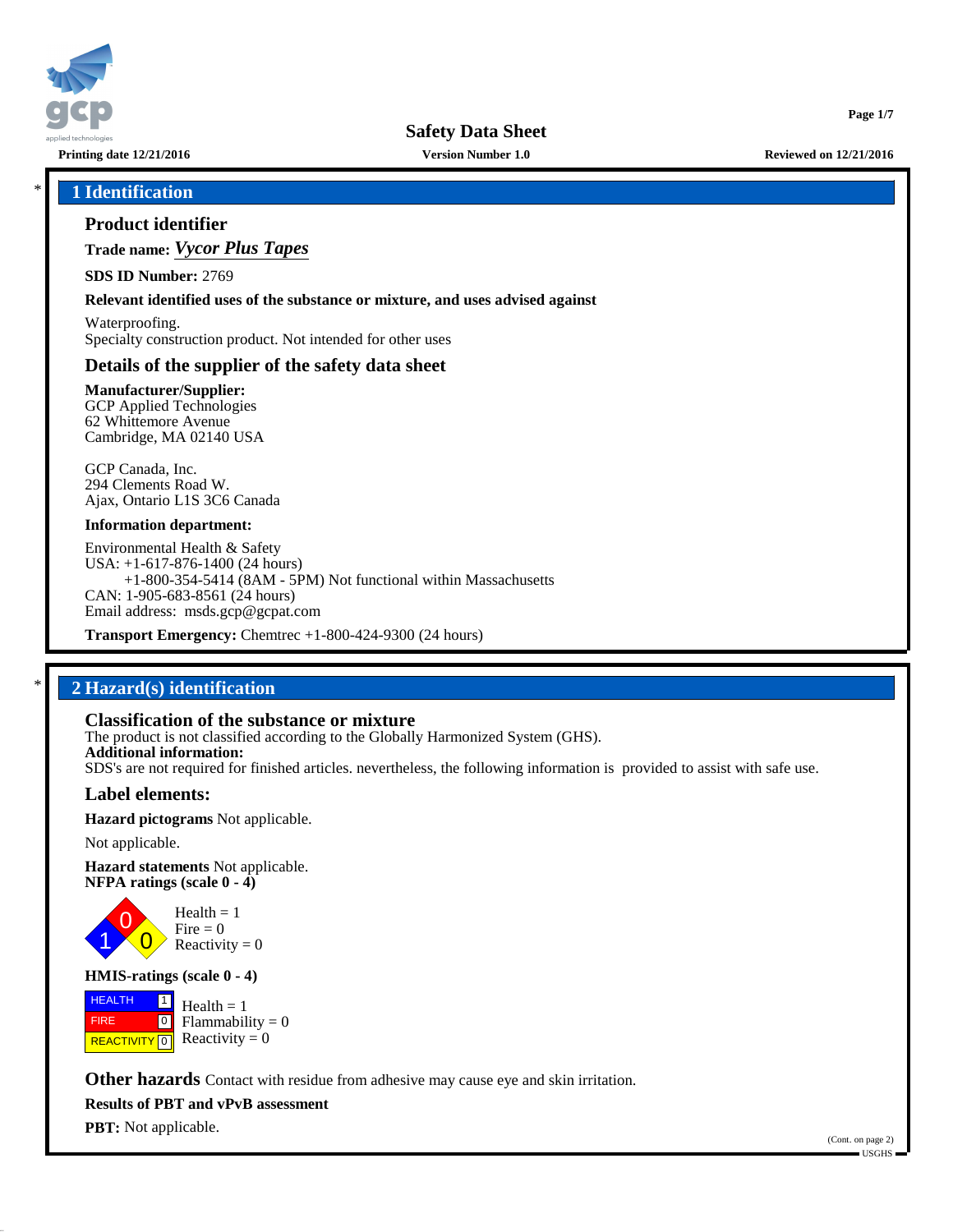# **Safety Data Sheet**

# **Trade name:** *Vycor Plus Tapes*

**vPvB:** Not applicable.

# \* **3 Composition/information on ingredients**

#### **Chemical characterization: Mixture**

**Hazardous components:** Not applicable.

**Additional information:** Non-hazardous ingredients may be listed in Section 15; Right-To-Know disclosure.

## \* **4 First-aid measures**

#### **Description of first aid measures**

**General information:** Get medical advice/attention if you feel unwell.

**After inhalation:** No special measures required.

**After skin contact:** If skin irritation occurs, consult a doctor.

#### **After eye contact:**

Rinse cautiously with water for several minutes. If symptoms persist, consult a physician.

**After swallowing:**

Rinse mouth.

Do NOT induce vomiting.

#### **Information for doctor:**

**Most important symptoms and effects, both acute and delayed** No further relevant information available.

**Indication of any immediate medical attention and special treatment needed** No further relevant information available.

# **5 Fire-fighting measures**

**Special hazards arising from the substance or mixture** No further relevant information available.

**Additional information** Collect contaminated fire fighting water separately. It must not enter the sewage system.

# \* **6 Accidental release measures**

# **Personal precautions, protective equipment and emergency procedures**

Wear protective equipment. Keep unprotected persons away.

**Methods and material for containment and cleaning up:** Pick up mechanically.

# **Reference to other sections**

See Section 7 for information on safe handling.

See Section 8 for information on personal protection equipment.

See Section 13 for disposal information.

# \* **7 Handling and storage**

#### **Handling:**

#### **Precautions for safe handling**

Avoid eye and skin contact with residue from adhesive.

(Cont. from page 1)

**Page 2/7**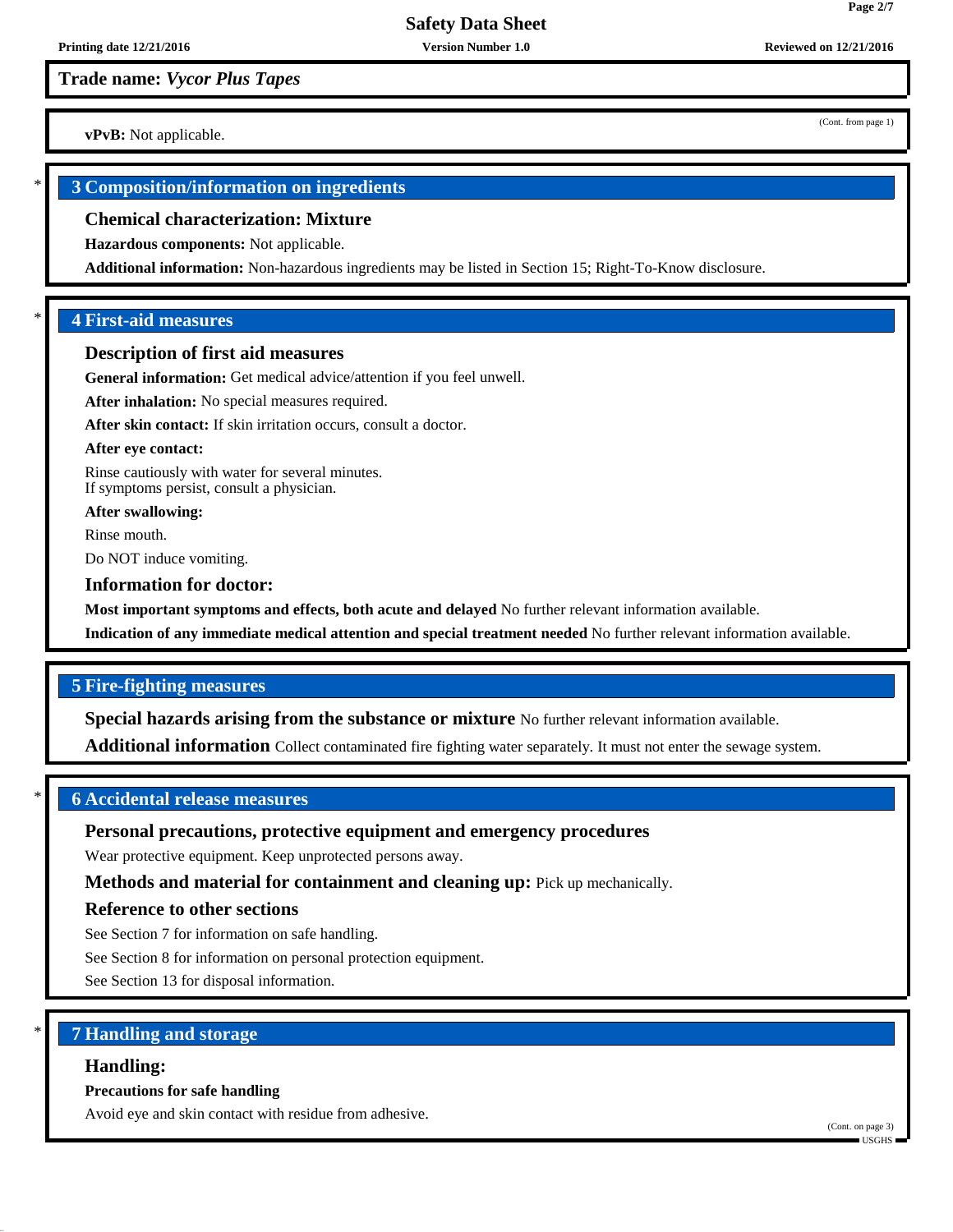**Safety Data Sheet**

# **Trade name:** *Vycor Plus Tapes*

(Cont. from page 2)

Wash thoroughly after handling.

Wash skin after handling.

Release liners are slippery. Remove from work area immediately after membrane application.

Membrane is slippery when wet or covered with frost.

Release liners may cause slip and trip hazards.

Do not eat, drink or smoke when using this product.

For professional use only. Keep out of children's reach.

#### **Information about protection against explosions and fires:**

Removal of release liner may generate a static electrical discharge (spark).

**Conditions for safe storage, including any incompatibilities**

**Storage:**

**Information about storage in one common storage facility:** No special measures required.

**Further information about storage conditions:** Keep receptacle tightly sealed.

**Specific end use(s)** No further relevant information available.

## \* **8 Exposure controls/personal protection**

**Additional information about design of technical systems:** No further data; see item 7.

#### **Control parameters**

#### **Components with limit values that require monitoring at the workplace:**

The product does not contain any relevant quantities of materials with critical values that have to be monitored at the workplace. **Additional information:** The lists that were valid during the creation were used as basis.

#### **Exposure controls**

**Personal protective equipment:**

**General protective and hygienic measures:**

Avoid contact with the eyes and skin.

The usual precautionary measures for handling chemicals should be followed.

#### **Breathing equipment:**

Control exposure to ingredients with workplace control parameters if mentioned above. If no ingredients are listed, respiratory protection is generally not required.

If exposure limits are listed and may be exceeded, use approved respiratory protective equipment and filter type appropriate for the listed ingredients. (NIOSH, CEN, etc.).

**Protection of hands:** Gloves should be worn to prevent skin contact and should be impermeable and resistant to the product.

**Material of gloves** Gloves should be worn to prevent skin contact and should be impermeable and resistant to the product.

**Eye protection:**



Safety glasses with side shield protection.

**Body protection:** Use personal protective equipment as required.

 USGHS (Cont. on page 4)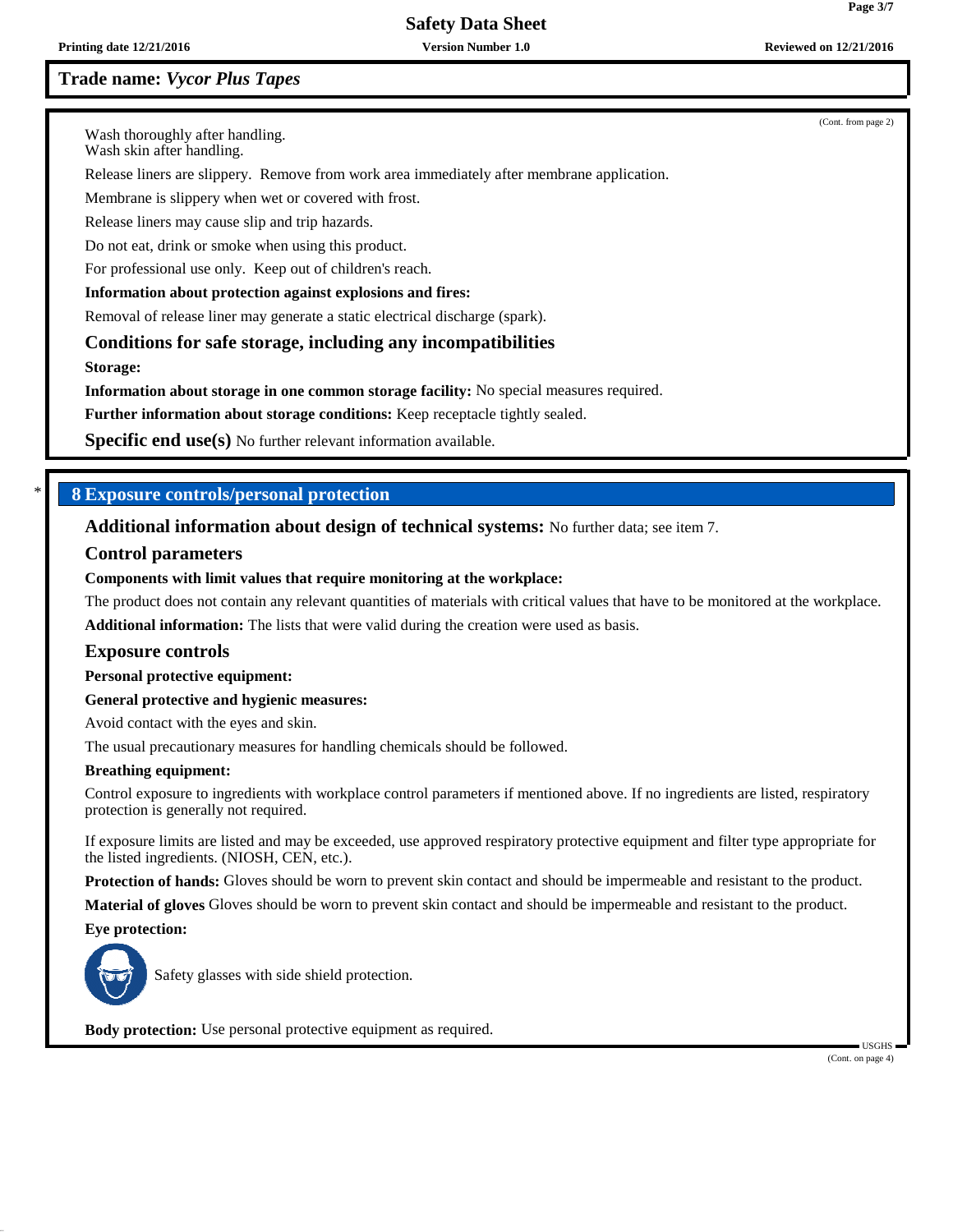**Trade name:** *Vycor Plus Tapes*

**Page 4/7**

(Cont. from page 3)

| <b>9 Physical and chemical properties</b>                |                                               |  |
|----------------------------------------------------------|-----------------------------------------------|--|
| Information on basic physical and chemical properties    |                                               |  |
| <b>General Information</b>                               |                                               |  |
| Appearance:                                              |                                               |  |
| Form:<br>Color:                                          | Solid<br>According to product specification   |  |
| Odor:                                                    | Characteristic                                |  |
| Odor threshold:                                          | Not determined.                               |  |
| $pH-value$ (~):                                          | Not applicable.                               |  |
| <b>Change in condition</b>                               |                                               |  |
| <b>Melting point/Melting range:</b>                      | Undetermined.                                 |  |
| <b>Boiling point/Boiling range:</b>                      | Undetermined.                                 |  |
| <b>Flash point:</b>                                      | Not applicable.                               |  |
| <b>Flammability (solid, gaseous):</b>                    | Product is not flammable.                     |  |
| <b>Decomposition temperature:</b>                        | Not determined.                               |  |
| Auto igniting:                                           | Not determined.                               |  |
| Danger of explosion:                                     | Product does not present an explosion hazard. |  |
| <b>Explosion limits:</b>                                 |                                               |  |
| Lower:                                                   | Not determined.                               |  |
| <b>Upper:</b>                                            | Not determined.                               |  |
| VOC Content (max):                                       | Not determined.                               |  |
| Vapor pressure:                                          | Not applicable.                               |  |
| Density: $(\sim)$                                        | 1.1 LBS/CF                                    |  |
| <b>Relative density</b>                                  | Not determined.                               |  |
| <b>Vapor density</b>                                     | Not applicable.                               |  |
| <b>Evaporation</b> rate                                  | Not applicable.                               |  |
| Solubility in / Miscibility with                         |                                               |  |
| Water:                                                   | Not miscible or difficult to mix.             |  |
| Partition coefficient (n-octanol/water): Not determined. |                                               |  |
| Viscosity:                                               |                                               |  |
| Dynamic:                                                 | Not applicable.                               |  |
| Kinematic:                                               | Not applicable.                               |  |
| Molecular weight                                         | Not applicable.                               |  |
| <b>Other information</b>                                 | No further relevant information available.    |  |

# **10 Stability and reactivity**

**Reactivity** Stable under normal conditions.

**Chemical stability**

**Thermal decomposition:** No decomposition if used according to specifications.

**Possibility of hazardous reactions** No dangerous reactions known.

**Conditions to avoid** No further relevant information available.

**Incompatible materials:** No further relevant information available.

**Hazardous decomposition products:** Carbon monoxide and carbon dioxide

**Additional information:** See section 7 for information on handling, storage and conditions to be avoided.

 USGHS (Cont. on page 5)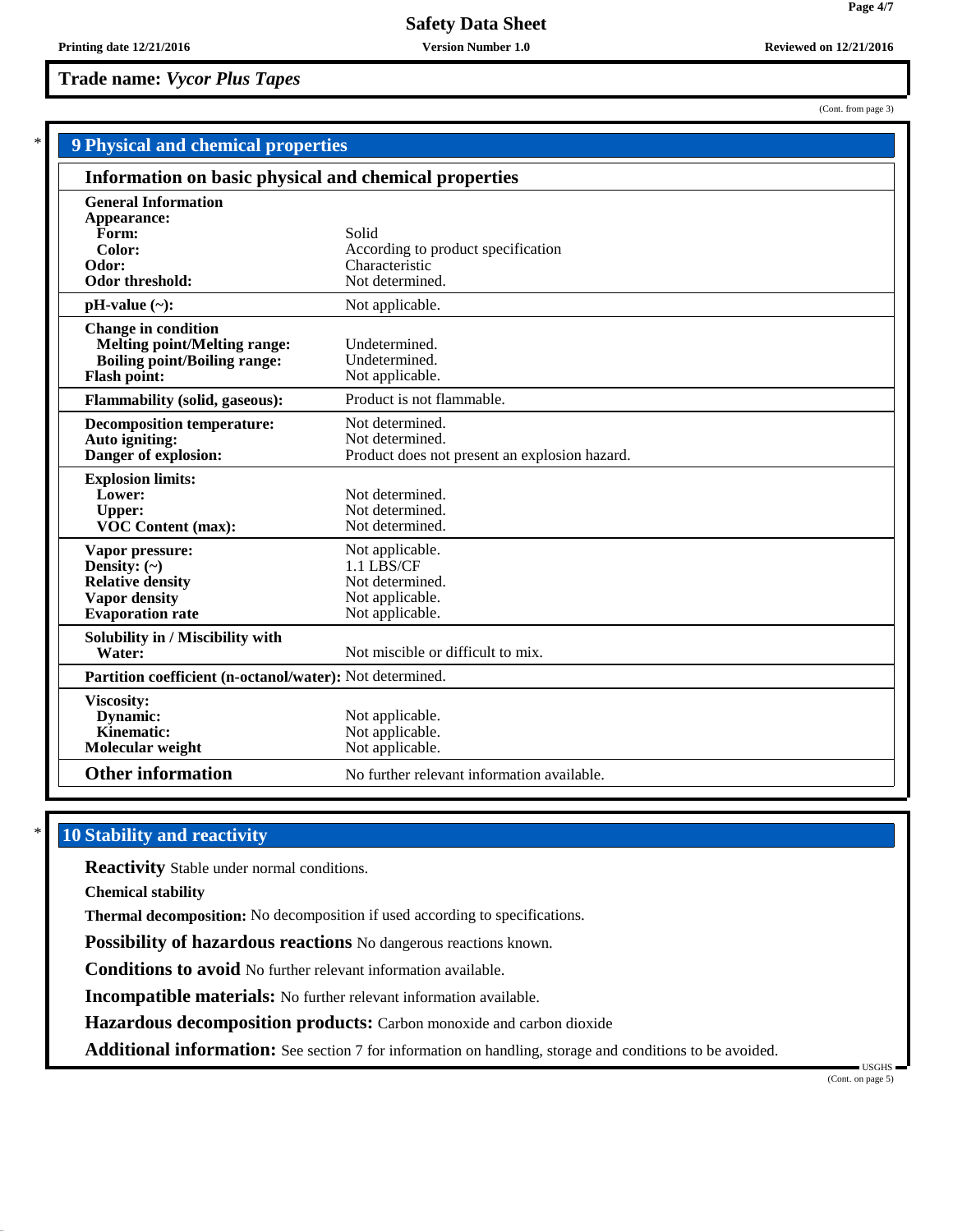**Trade name:** *Vycor Plus Tapes*

# \* **11 Toxicological information**

## **Information on toxicological effects**

**Acute toxicity:**

#### **Primary irritant effect:**

**on the skin:** No irritating effect expected

**on the eye:** No irritating effect expected

**inhalation:** No irritating effect expected

**Additional toxicological information:**

#### **Carcinogenic categories**

**NTP (National Toxicology Program)**

None of the ingredients is listed.

**OSHA-Ca (Occupational Safety & Health Administration)**

None of the ingredients is listed.

# **12 Ecological information**

#### **Toxicity**

**Aquatic toxicity:** No further relevant information available.

**Persistence and degradability** No further relevant information available.

#### **Behavior in environmental systems:**

**Bioaccumulative potential** No further relevant information available.

**Mobility in soil** No further relevant information available.

#### **Additional ecological information:**

**General notes:** Not known to be hazardous to water.

**Results of PBT and vPvB assessment**

**PBT:** Not applicable. **vPvB:** Not applicable.

**Other adverse effects** No further relevant information available.

# **13 Disposal considerations**

**Waste treatment methods** Comply with Federal, State and local regulations. **Recommendation:**



Must not be disposed of together with household garbage. Do not allow product to reach sewage system.

(Cont. on page 6) USGHS

(Cont. from page 4)

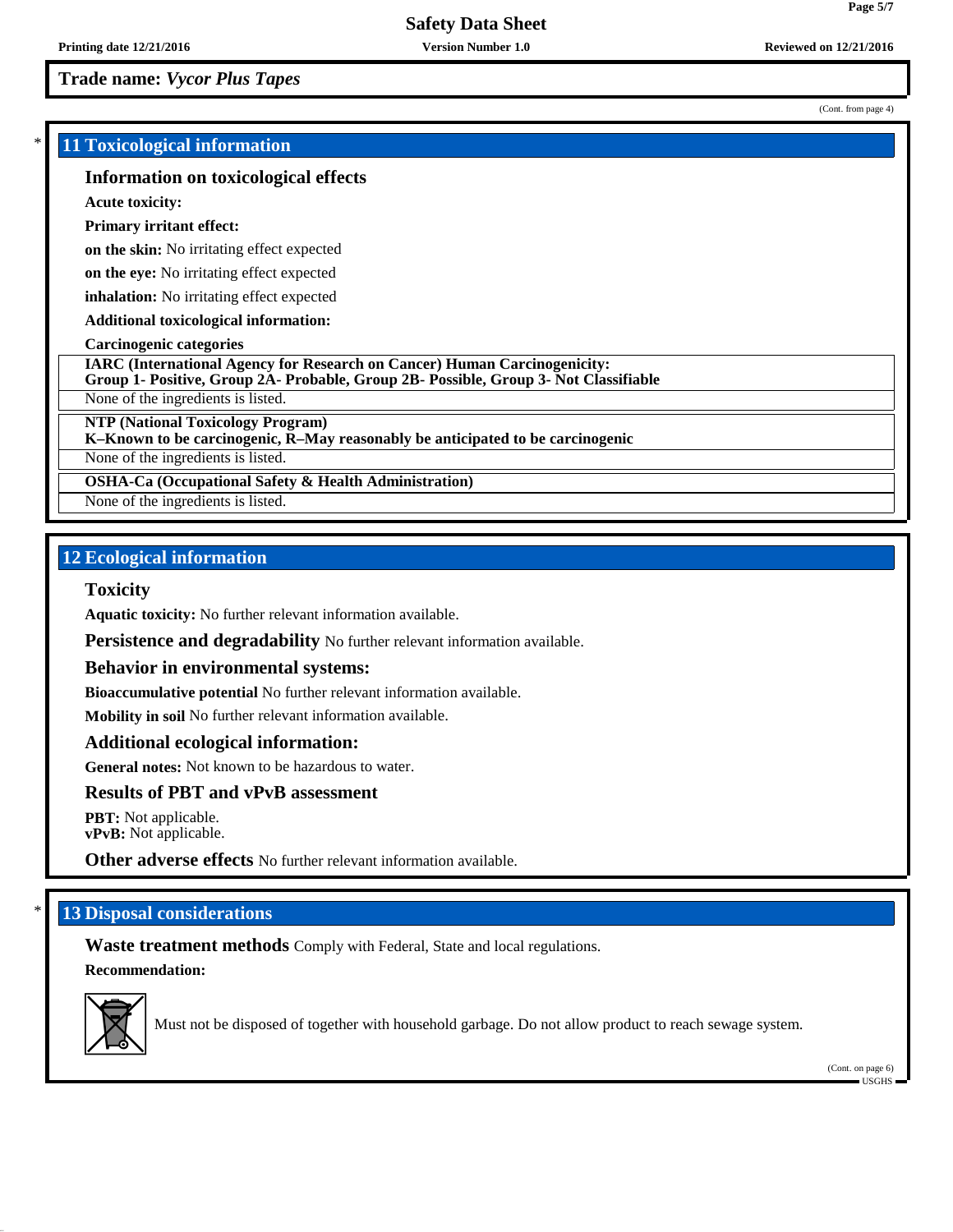**Printing date 12/21/2016 Version Number 1.0 Reviewed on 12/21/2016**

# **Trade name:** *Vycor Plus Tapes*

# **Uncleaned packagings:**

**Recommendation:** Disposal must be made according to official regulations.

| <b>14 Transport information</b>                           |                                                                                                                 |
|-----------------------------------------------------------|-----------------------------------------------------------------------------------------------------------------|
| <b>UN-Number</b><br>DOT, IMDG, IATA                       | Not applicable.                                                                                                 |
| UN proper shipping name<br>DOT, IMDG, IATA                | Not applicable.                                                                                                 |
| <b>Transport hazard class(es)</b>                         |                                                                                                                 |
| DOT, IMDG, IATA<br><b>Class</b>                           | Not applicable.                                                                                                 |
| <b>Packing group</b><br>DOT, IMDG, IATA                   | Not applicable.                                                                                                 |
| <b>Environmental hazards:</b><br><b>Marine pollutant:</b> | N <sub>0</sub>                                                                                                  |
| <b>Special precautions for user</b>                       | Not applicable.                                                                                                 |
|                                                           | <b>Transport/Additional information:</b> Not classified as a dangerous good for transport by road, rail or air. |
| <b>DOT</b><br><b>Remarks:</b>                             | Not Regulated.                                                                                                  |
| <b>UN</b> "Model Regulation":                             | Not applicable.                                                                                                 |

# **15 Regulatory information**

**SARA (Superfund Amendments and Reauthorization Act)**

**Section 302/304 (extremely hazardous substances):**

None of the ingredients is listed.

**Section 313 Reportable Ingredients (Chemicals present below reporting threshold are exempt):**

None of the ingredients is listed.

**SARA Section 312/Tier I & II Hazard Categories:** None

**North America Chemical Inventory Status**

**TSCA (Toxic Substances Control Act - United States):**

All ingredients are listed or exempt from listing unless otherwise noted below.

**CEPA (Canadian DSL):**

All ingredients are listed or exempt from listing unless otherwise noted below.

## **California Proposition 65**

**Chemicals known to cause cancer:**

Extracts (petroleum), heavy paraffinic distillate solvent

Polycyclic Aromatic Hydrocarbons

**Chemicals known to cause reproductive toxicity for females:**

None of the ingredients is listed.

**Chemicals known to cause reproductive toxicity for males:**

None of the ingredients is listed.

**Chemicals known to cause developmental toxicity:**

None of the ingredients is listed.

(Cont. on page 7)

(Cont. from page 5)